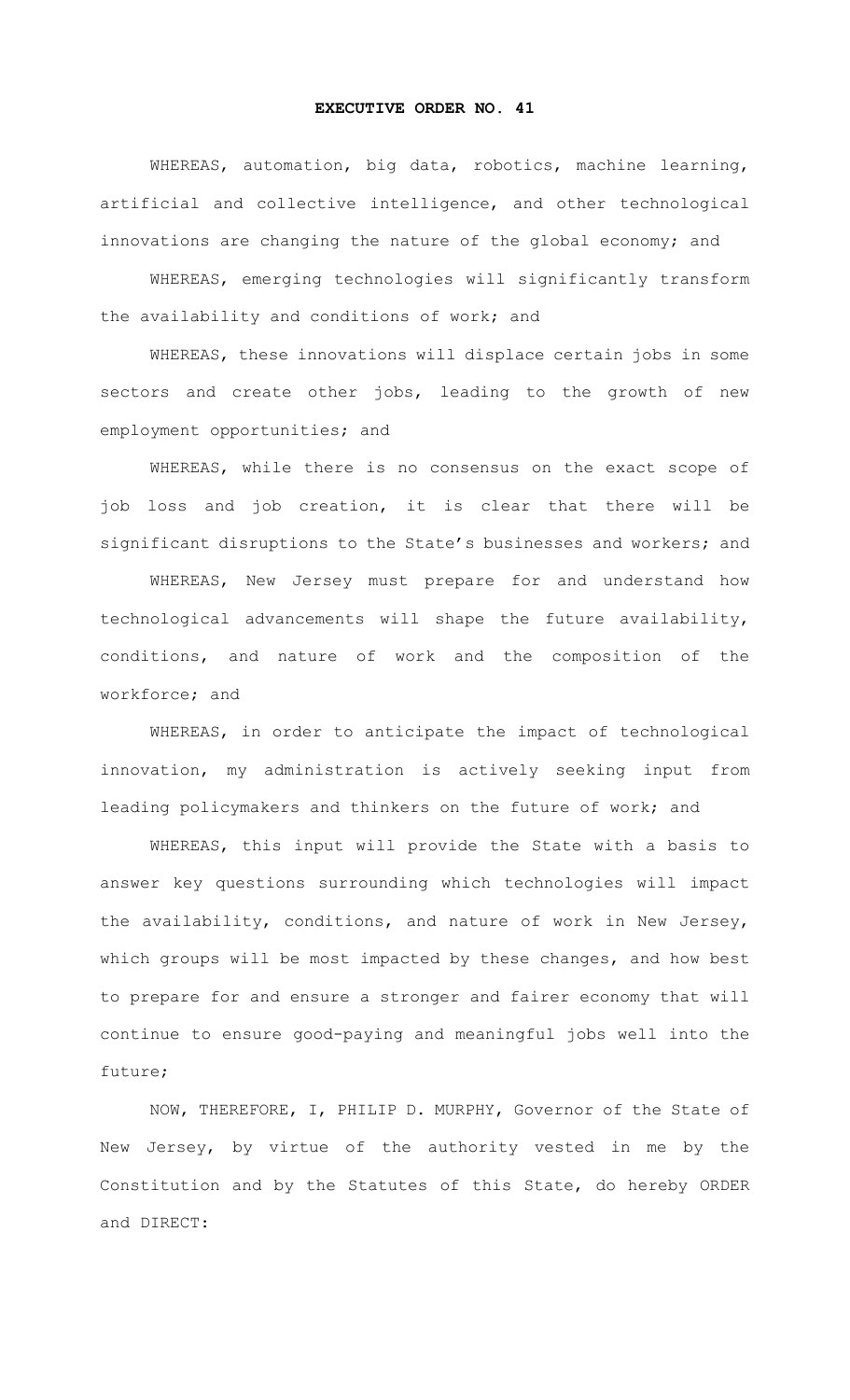1. There is hereby created the Future of Work Task Force (the "Task Force") that will evaluate how technological advancements will shape the future of New Jersey's economy and workforce.

2. The Task Force shall be composed of no more than 25 members, who shall be appointed by and serve at the pleasure of the Governor. The Governor shall select a chairperson from among the members of the Task Force. All public members of the Task Force shall serve without compensation.

3. The Task Force shall organize as soon as practicable after the appointment of its members, and shall convene as often as practicable and as requested by the Governor or chairperson.

4. The Task Force is authorized to call upon any department, office, division or agency of this State to supply it with data and any other information or assistance available to such agency as the Task Force deems necessary to execute its duties under this Order. Each department, office, division or agency of this State is hereby required, to the extent not inconsistent with law, to cooperate fully with the Task Force within the limits of its statutory authority and to furnish it with such assistance on as timely a basis as is necessary to accomplish the purpose of this Order. The Task Force may, and is expected to, consult with experts and other knowledgeable individuals in the public or private sector on any aspect of its mission.

5. The objectives of the Task Force shall include, but not be limited to, the following:

a. To determine which technologies will impact work in New Jersey, and in particular which industries and sectors will be affected and to what extent;

2